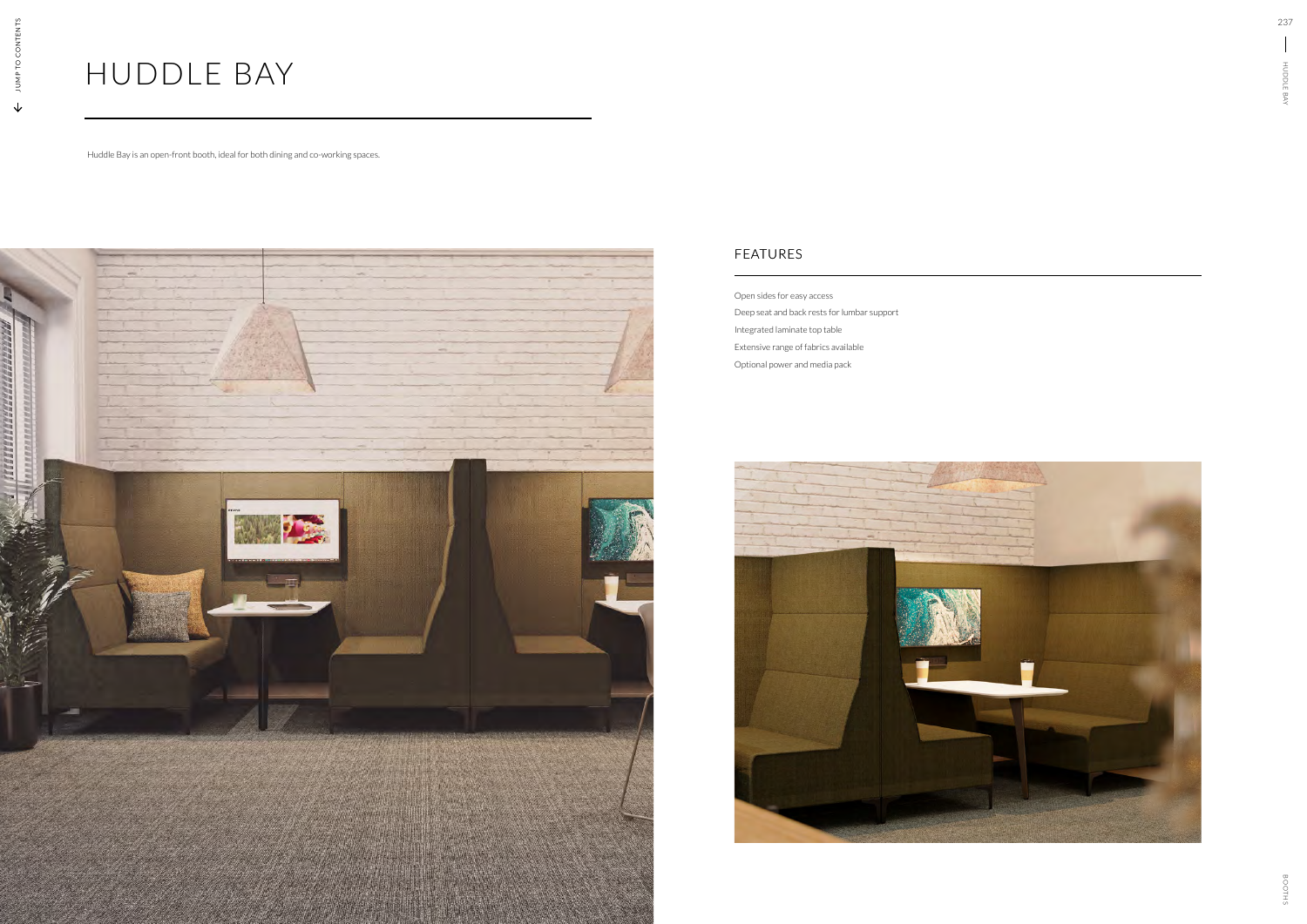

#### Select Size: Four or Six Seater

### **1 2 3 4 5**

Select Media: Media or Power only.

JU MP TO CONTENTS

JUMP<sup>-</sup>

 $\downarrow$ 

TO CONTEN

NT<sub>S</sub>

Follow our guide and customize our products to suit your space

#### Select Accessories:

Select Feet Finish:



### **1 2 3 4 5**

### **1 2 3 4 5**

Select Fabric: Available in fabric grades 1-6

## **1 2 3 4 5**



For more information on Accessories, see pages 336 & 365.

Huddle Bay can be specified with or without integrated media. Monitors are not supplied by Frövi. 28 inch screen size is recommended.

**Product Note:** Huddle Bay Four and Six Seaters are supplied with a joining screen and a White cutline edge laminate table with a matching finish support leg. Four Seater - 31.5 x 23.6". Six Seater - 55.1 x 23.6".



Media includes: 1x Power Outlet, 1x Twin USB (1x Type-A & 1x Type-C), 1x HDMI and 1x Power Outlet for monitor behind mount.



#### Power includes:

2x Power Outlets (in central panel) and 1x Twin USB (1x Type-A & 1x Type-C)